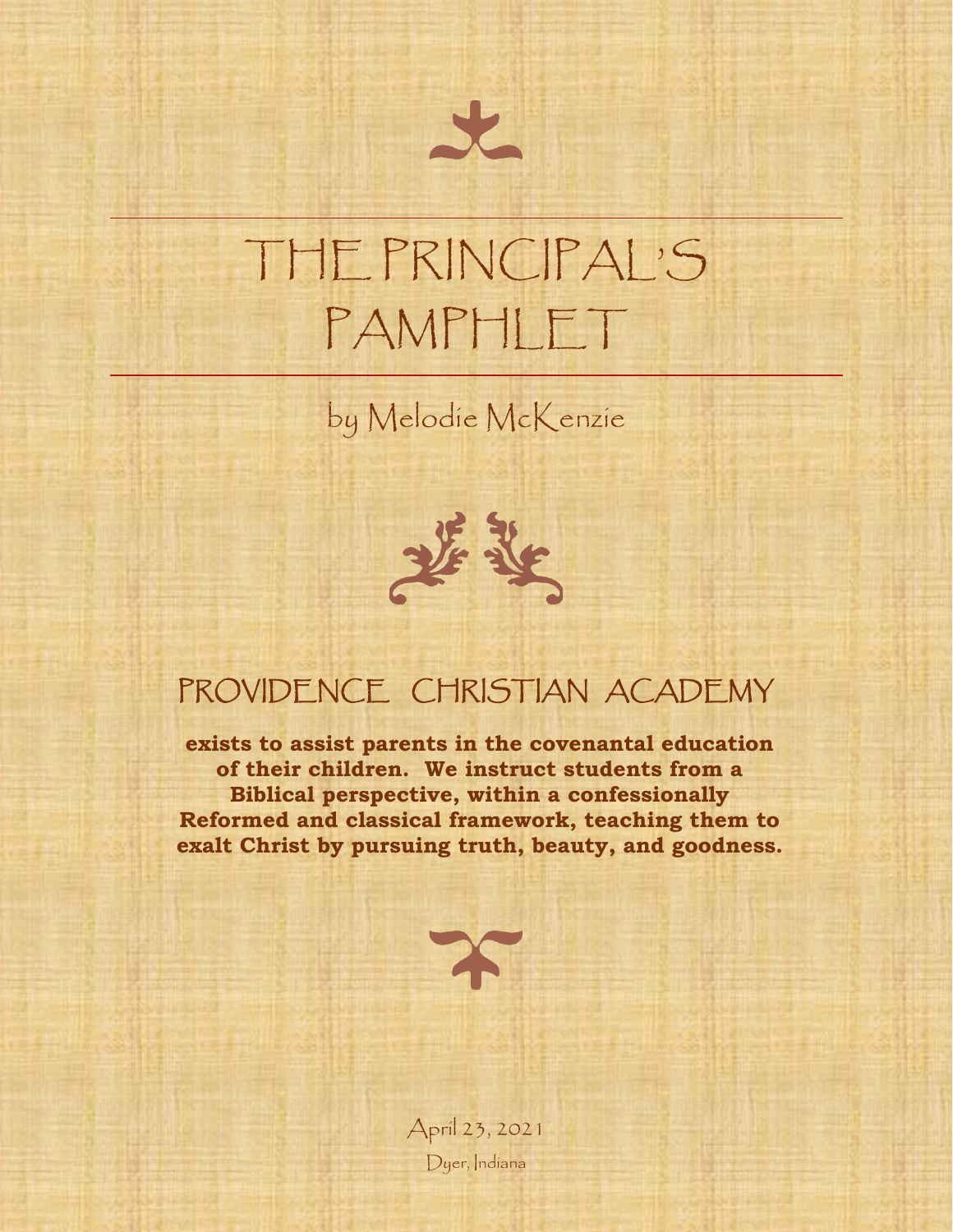# Cultivating Our Ethos

Two years ago, the Board and I read together Wisdom and Eloquence by Littlejohn and Evans. While this book's goal is to give a "Christian paradigm for classical learning," we see that many of the thoughts proposed are attained by being purposeful in the choices we make in education.

As I read chapter 4 on "The Community of Faith and Learning," I was filled with gratitude for how our school already values so many excellent qualities and works to incorporate them into the day-to-day lives of students. In response to that chapter, I wrote an informal assessment of our school based on the principles set forth by the authors and submitted it to the Board for reflection. Below is an adapted version of what wrote.

### Ethos: What does our school value?

• Relationships: We place a high emphasis on reminding the students that we are each made in God's image. We respect one another in word, deed, and attitude. Students are taught the difference between tattling with the purpose of getting someone in trouble or of correcting or preventing an actual wrong. Discipline (training) is just for all and individualized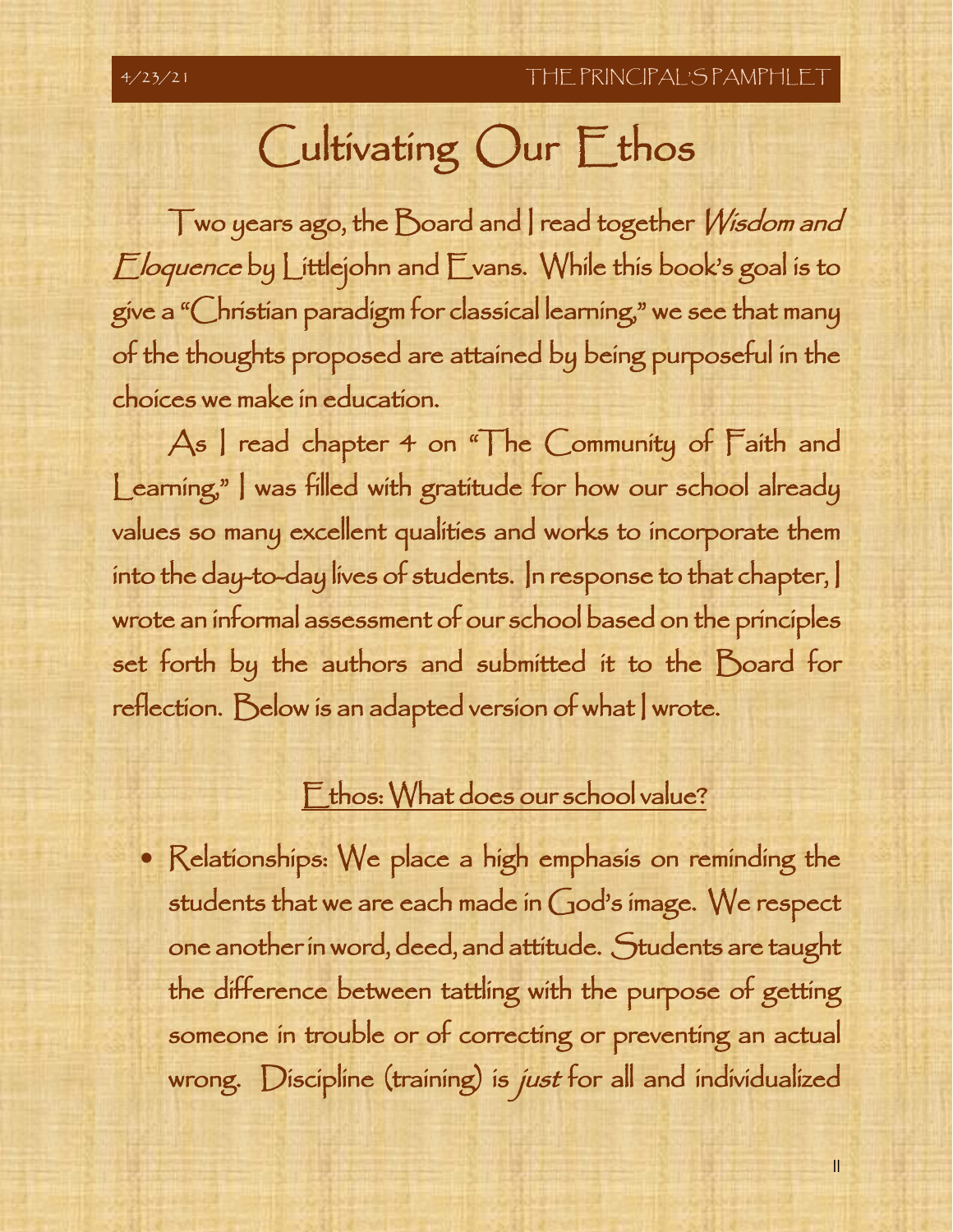when needed. The teachers and parents partner together for the good of the children. We follow the Biblical pattern of confession, repentance, forgiveness, restoration, and reconciliation. Our school handbook has an articulate communication policy patterned after Matthew 18.

- Traditions: Some of our traditions include all-school morning devotions involving Scripture, prayer, singing of Psalms and hymns, a verse of the week, and a once-a-week pledge to the American flag. Our chapels are once a month with our local ministers. Our all-school events of Evening of Thanksgiving, Recitation Night, and Graduation all include the recitation of Scripture and the singing of an all-school hymn or Psalm. Each year, the students participate in a service project.
- Co-curricular activities: Nearly every year, we take field trips to hear an orchestra, to see a play, to a locale that relates to the current history, to one that includes the current science and occasionally to a locale that relates to literature. We also do a service project that typically involves going somewhere to serve. We have gone to Village Woods to bless the folks there, to promote interaction between ages, and to remember our small beginnings. We also have various extra-curricular events like Geography Bee, Spelling Bee, Math Triathlon, and Young Authors.

III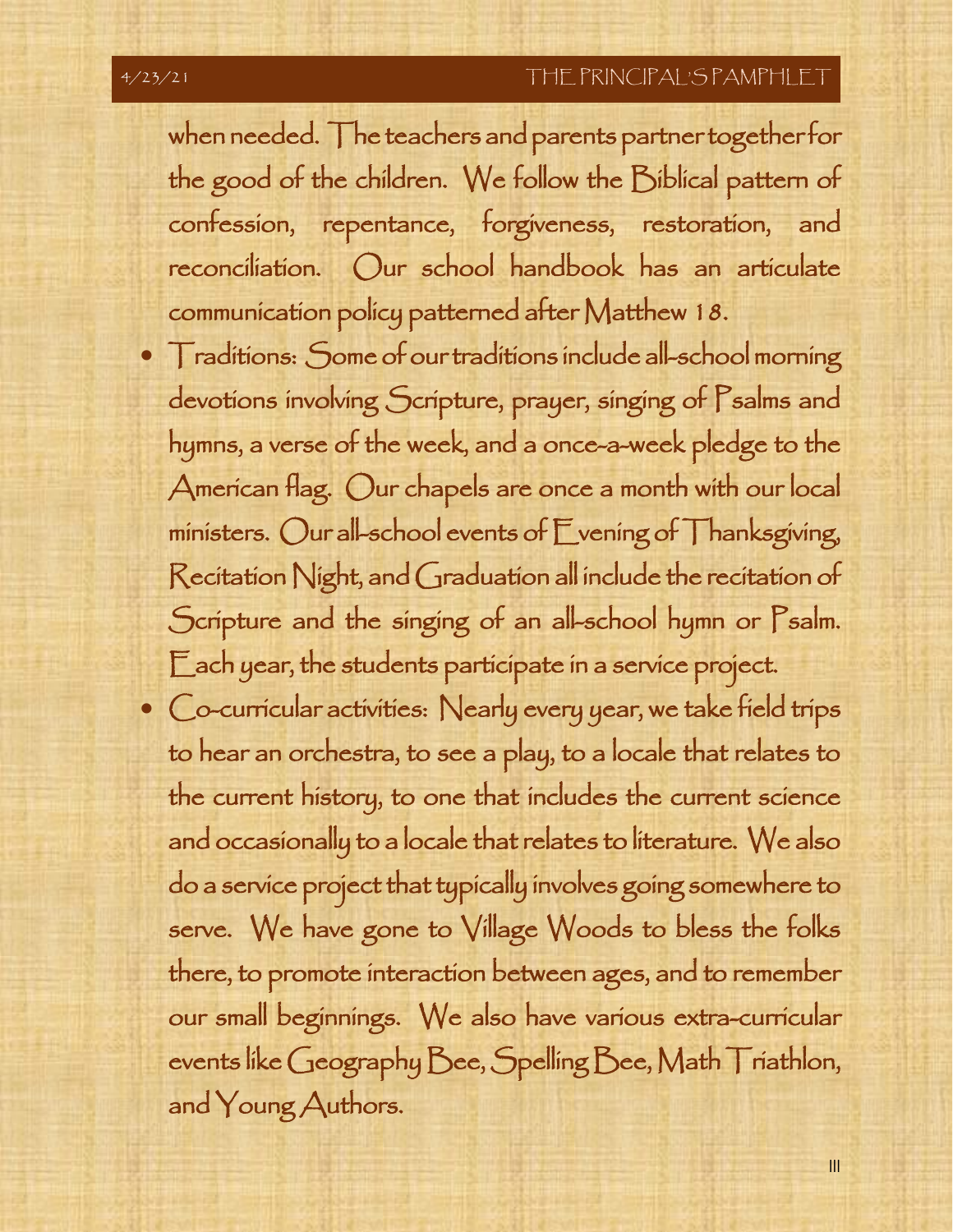#### 4/23/21 THE PRINCIPAL'S PAMPHLET

- Student Deportment: We faithfully teach, memorize, read, and live the Scriptures. Students are constantly directed to examine their choices in the light of what the Bible teaches. The fruits of the Spirit are celebrated and modeled. We have a dress code to bring a degree of consistency to what the students wear and to point toward scholarliness. Manners are taught and modeled during all-school lunch. Respect for all is demonstrated and expected.
- Professional Comportment: The faculty as well model this respect in dress and in behavior. We are cautious in how we speak to and about students. We treat all aspects of our job with professionalism and a desire to keep learning and growing.
- Classroom Management: We aim to have our classrooms be purposeful and constructive. There should be joy and busyness. The expectations should be clearly set and upheld. The students know that there is a time for everything and everything must be done in the proper time.
- Physical Imagery: Our current image of the generous building God gave us and the hard work our parents have done to bring it to life communicates professionalism, stability, and cleanliness. As we grow to embody truth, beauty, and goodness, our school has formed an Aesthetics Committee

IV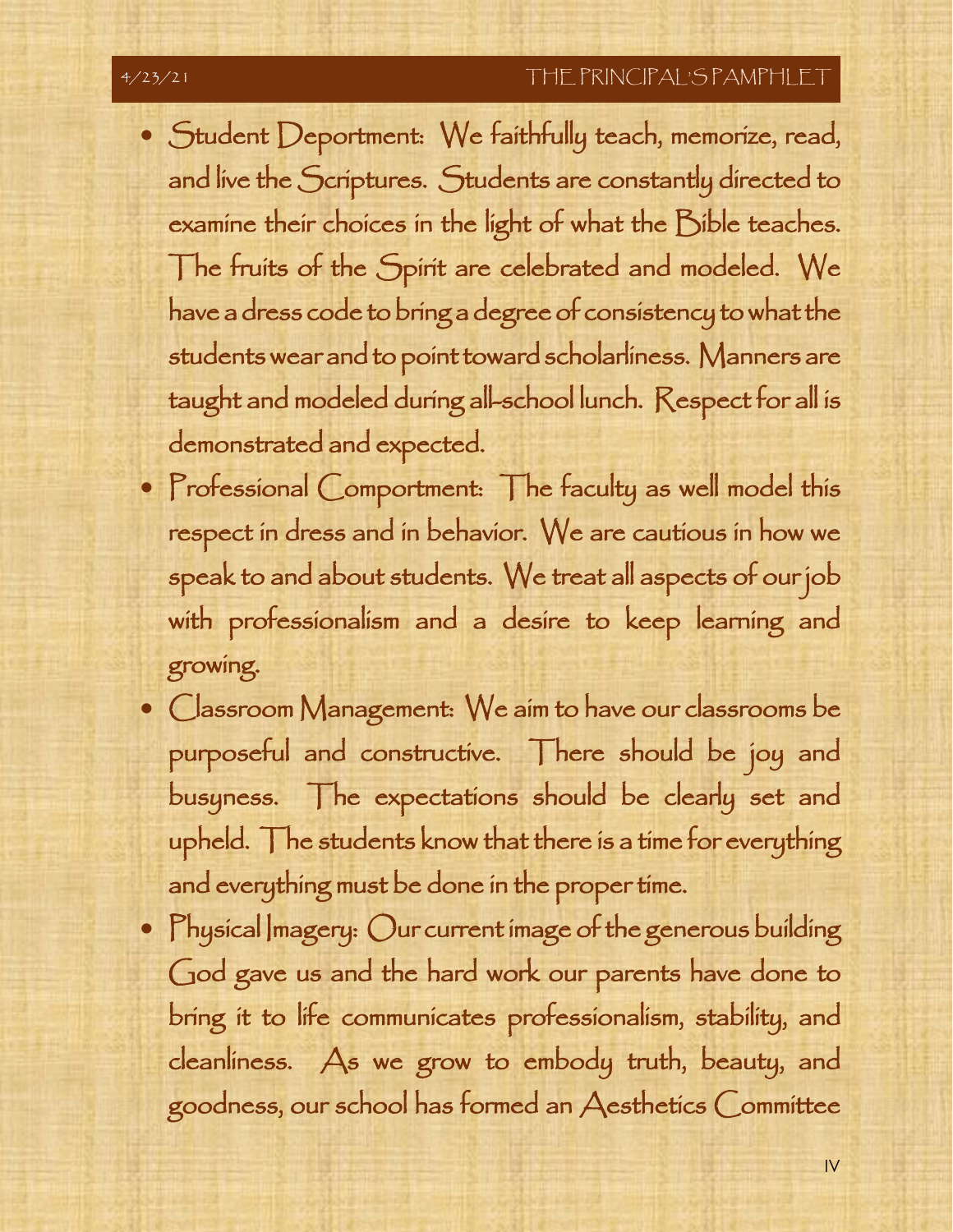to interpret how best to demonstrate these qualities in our building.

• Planning: Since reading this book, the Board has instituted an annual strategic planning session. In 2019, we used this time to write the school's mission statement and also outlined some long-term goals. In 2020, we moved forward with the various categories of goals, the most notable being the formation of a steering committee to form a high school.

It is our hope and prayer that Providence will continue along the path that we've begun. We long to grow year by year in shaping the covenantal education of our children by valuing what will last through the many changing decades.

> rule in your hearts, to which indeed you were called in "Put on then, as God's chosen ones, holy and beloved, compassionate hearts, kindness, humility, meekness, and patience, bearing with one another and, if one has a complaint against another, forgiving each other; as the Lord has forgiven you, so you also must forgive. And above all these put on love, which binds everything together in perfect harmony. And let the peace of Christ one body. And be thankful."

> > ∼ Colossians 3:12 – 15

V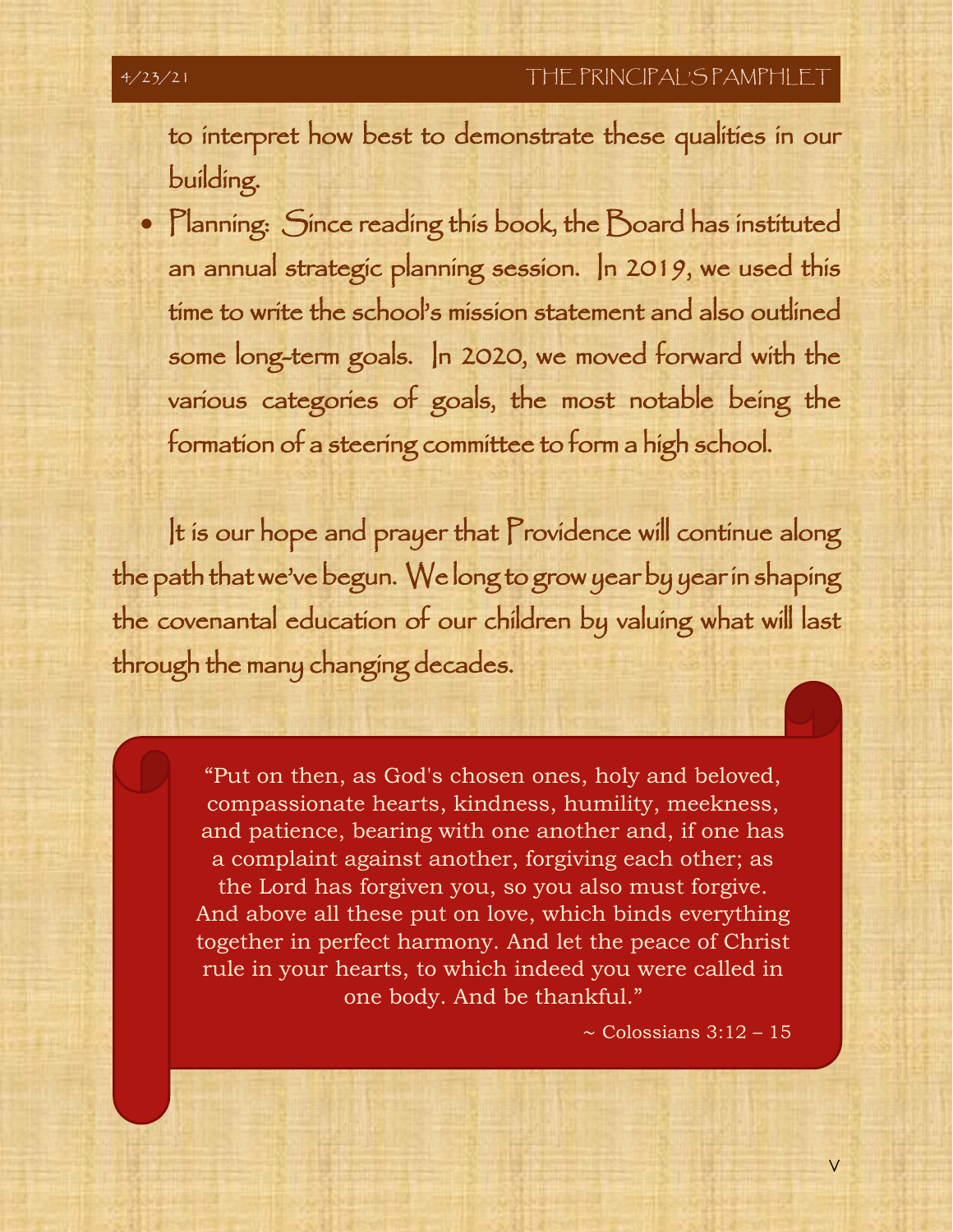# Sights and Sounds at Providence

☆ Chapel: On the 20<sup>th</sup>, we were very grateful to have Rev. Svendsen from First CRC with us for chapel. He continued on with our Colossians 3 passage. He encouraged us to show patience with others and not write them off even when they wrong you. God calls us to "put on" these virtues since we were not born with them already. The image of a compassionate heart with kindness, humility, meekness, and patience is a picture of Jesus. We are stamped in His image and must be who He made us to be. Above all these, we put on love which is not self-seeking.

We are truly thankful for our ministers coming to share the Word with us.

- $\cdot$  Science Fair: On March 11 & 12, the  $6^{\text{th}} 8^{\text{th}}$  graders presented their Science Fair projects to the school. It was exciting to hear the various categories of biology that were examined. We heard about teeth stains, mold & cheese, plants growing under colored lights, the effectiveness of hand sanitizer, and many other topics. The displays were eye-catching and informative.  $\bigtriangleup$  big thank you to the hard-working  $6^{\text{th}}$  -  $8^{\text{th}}$  graders.
- $\div$  Field Trip: Sadly, there was excessive rain on the planned day of the field trip, but they were able to reschedule for the next day. The Kindergarten were not officially at school, but several of them were able to attend with the  $1<sup>st</sup> – 4<sup>th</sup>$  graders on Friday. They went over to Deep River County Parks for their Maple Syrup Time interactive day. The students had a wonderful time, and the afternoon was beautiful weather.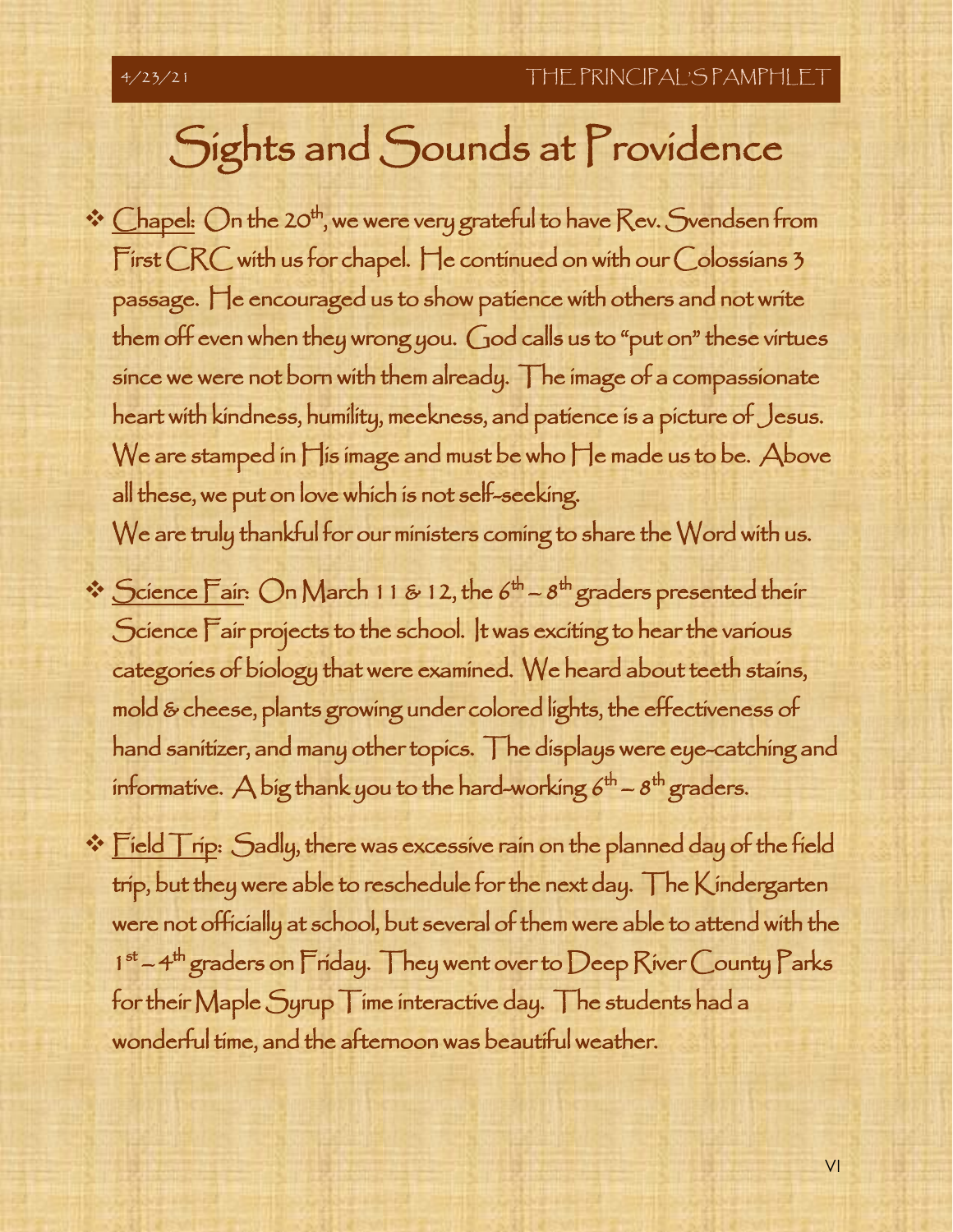### 4/23/21 THE PRINCIPAL'S PAMPHLET

- $\cdot \cdot$  Standardized Tests: Our week of lowa Basic Tests for the 2<sup>nd</sup>  $8^{\text{th}}$ grades went very well. We had good attendance, and all went as planned. There was one surprising interruption when the K indergarteners and  $1^{st}$ graders were trumpeting (as quietly as they could) for the walls of Jericho to fall. It all worked out just fine and gave us a good laugh. Note for future: Try not to conquer Jericho during testing week! =-)
- ❖ Recitation Night: We hope you had a great time at our annual Recitation Night. The students and teachers worked hard to present a snapshot of what we do here. We are grateful to Peace PRC for hosting us as it was an ideal location. In case someone in your family missed it, [here is the link](https://www.youtube.com/watch?v=YZd2mLKpN3Q) for the video. God has gifted our children with such wonderful brains, and it's a delight to hear them use their gifts to give Him honor and praise.
- ❖ <u>Service Project</u>: On the morning after Recitation Night, the students are quite worn out from their week of testing followed by a late night out. We usually do something low-key and enjoyable. This year, we combined this with our service project. Sarah Boer collected addresses of some shut-ins who our families know, and Louise Wright collected addresses of missionary kids. The students practiced their letter writing skills to send friendly notes. We've already received some thank you cards from some folks who were much encouraged. We are so thankful for our students having servants' hearts to spread love to others.

serve one another, as good stewards of God's varied grace: whoever speaks, as one<br>who speaks aracles of God: whoever serves, as one who serves by the strength that G "Above all, keep loving one another earnestly, since love covers a multitude of sins. Show hospitality to one another without grumbling. As each has received a gift, use it to who speaks oracles of God; whoever serves, as one who serves by the strength that God supplies—in order that in everything God may be glorified through Jesus Christ. To him belong glory and dominion forever and ever. Amen." I Peter 4:8-11